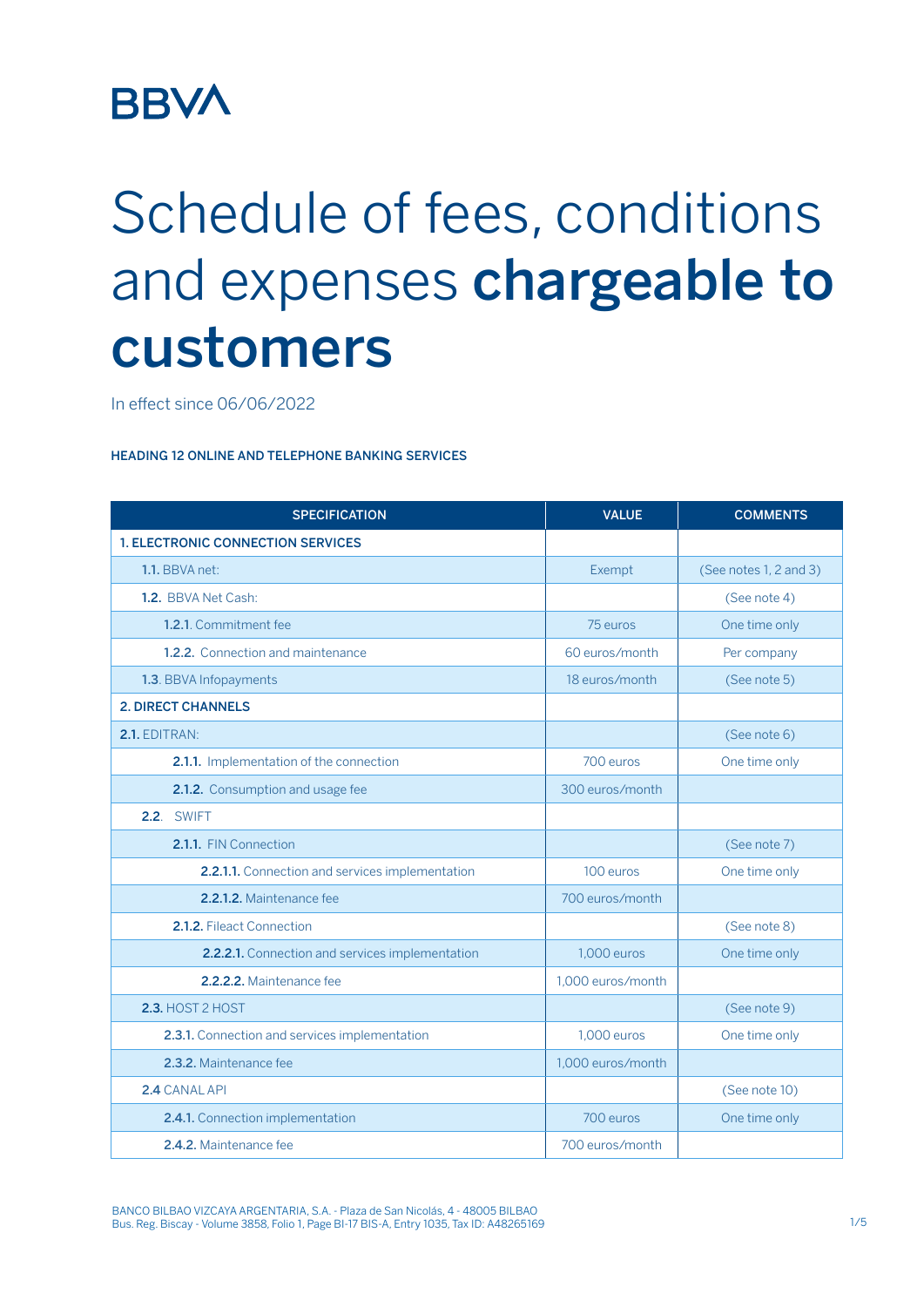## **BBVA**

| <b>3. REUTERS</b>                                                                |                          | (See note 10)                     |
|----------------------------------------------------------------------------------|--------------------------|-----------------------------------|
| 3.1. Chargeable expense to connect, use and display the information<br>provided. | 24.04 euros/month        |                                   |
| <b>4. CANAL BBVA</b>                                                             | 24.04 euros/month        | (See note 11)                     |
| 5. DE COMPRAS BBVA                                                               | Exempt                   | (See note 12)                     |
| 6. POS TERMINAL/INTERNET                                                         | Exempt                   | (See note 13)                     |
| <b>7. MOBIPAY SERVICES</b>                                                       |                          | (See note 14)                     |
| 7.1 Shops: Services Billing                                                      |                          |                                   |
| Fee or discount<br>п                                                             | According to<br>contract | (See note 15)                     |
| <b>7.2 Service Users</b>                                                         |                          |                                   |
| General commissions of the service:<br>×                                         |                          |                                   |
| General fee of the service<br>п                                                  | 1 euro/month             | Quarterly payment                 |
| Per purchase, query or service operation<br>п                                    | 0.90 euros               | (See note 16)                     |
| <b>8. BBVA DIGITAL IDENTIFICATION SERVICES</b>                                   |                          |                                   |
| 8.1- Subscription Service                                                        |                          | (See note 17)                     |
| Commitment fee<br>п                                                              | 100 euros                |                                   |
| Monthly maintenance fee per certificate<br>×                                     | 30 euros                 |                                   |
| Fee to issue and renew each certificate<br>п                                     | 30 euros                 |                                   |
| Equipment costs (per reader).<br>п                                               | 150 euros                |                                   |
| 8.2 Verification service                                                         |                          | (See note 18)                     |
| Commitment fee<br>ш                                                              | 100 euros                |                                   |
| Monthly maintenance fee<br>п                                                     | 50 euros                 |                                   |
| Administration fee (per validation)<br>п                                         | 1 euro                   |                                   |
| 9. CELL PHONE ALERT SERVICE (via SMS)                                            |                          | (See note 19)                     |
| Annual cost of the service<br>п                                                  | 12 euros                 | Charged half-yearly               |
| Per message sent                                                                 | 0.15 euros               |                                   |
| <b>10. BOLSA DIRECTA SERVICE</b>                                                 |                          |                                   |
| Annual cost of the service<br>п                                                  | 300 euros                | Charged annually<br>(See note 20) |
| <b>11. CARDLESS CASH WITHDRAWAL SERVICE</b>                                      |                          |                                   |
| For issuing and processing each Security Code provided to<br>п<br>the customer   | 1 euro                   | (See note 21)                     |
| <b>12. ELECTRONIC INVOICE SERVICE</b>                                            |                          | (See note 22)                     |
| Service registration<br>п                                                        | 150 euros                | One time only                     |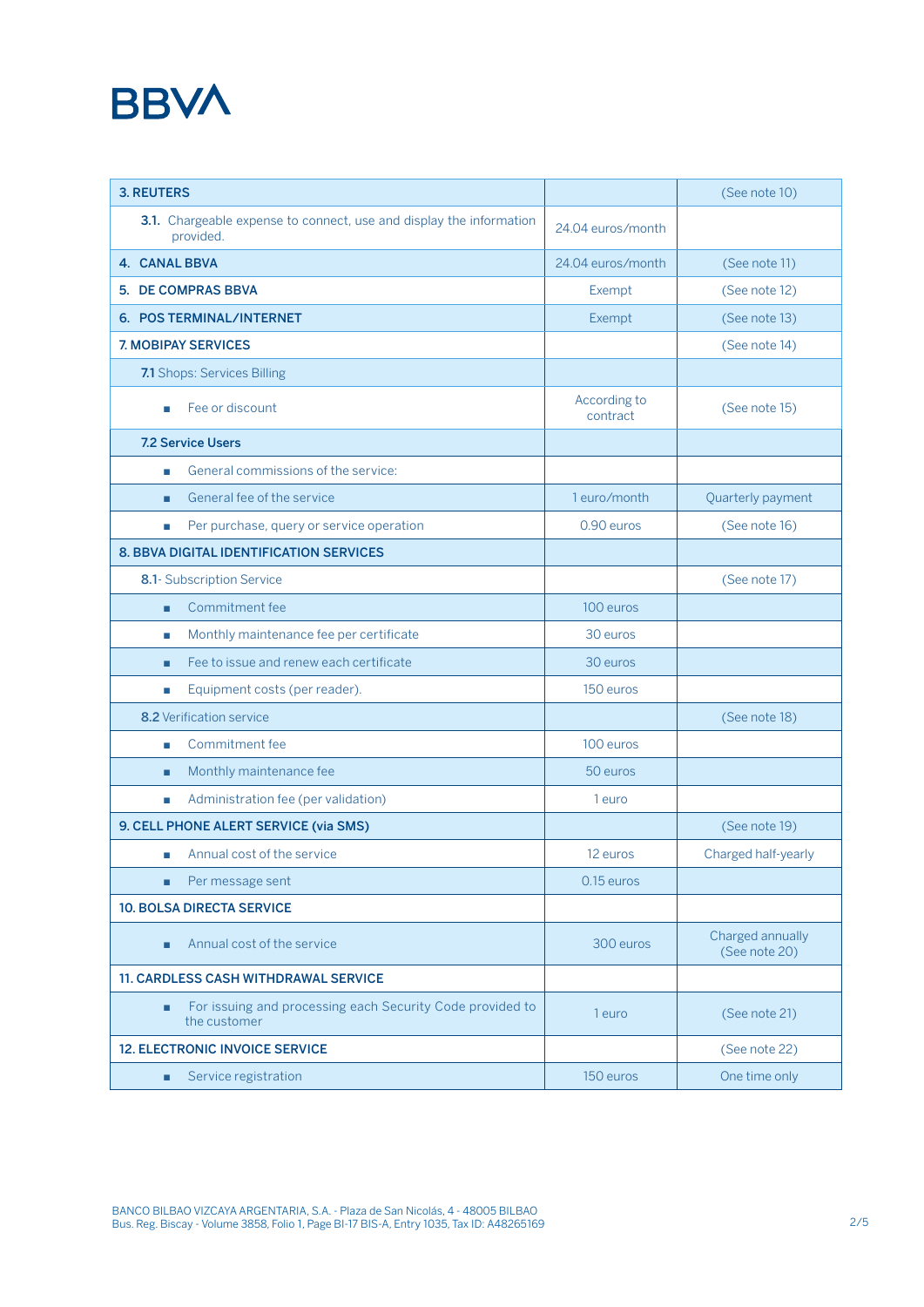

| Monthly maintenance fee<br>п                    | 15 euros         | Charged monthly                 |
|-------------------------------------------------|------------------|---------------------------------|
| Issuance of electronic invoices<br>п            | $0.20$ euros     | Per invoice                     |
| Receipt of electronic invoices<br>п             | $0.20$ euros     | Per invoice                     |
| Filing<br>п                                     | $0.10$ euros     | Per invoice and year            |
| For issuing paper invoice<br>п                  | $0.80$ euros     | Per invoice                     |
| Digitalization<br>п                             | $0.60$ euros     | Per invoice (see note 23)       |
| Validation of certificates<br>٠                 | $0.10$ euros     | Per validation (see note<br>24) |
| <b>13. READER FOR THE CHECK SERVICE EXPRESS</b> | 600 euros/reader | One time only (see note<br>25)  |

- NOTE 1 These services allow users to obtain up-to-date information on their positions, as well as to carry out a wide range of transactions directly from their home.
- NOTE 2 Online banking service for individuals
	- It is included in the contract of the card used to access it
	- Changes can be made to the operational conditions of the service by informing users of them 15 days in advance.
- NOTE 3 Includes an option for the customer to register in an online and email service.
- NOTE 4 BBVA Net Cash is an online banking product for companies that lets users receive up-to-date information on their positions, as well as to carry out a wide range of national and international collection and payment transactions.
- NOTE 5 BBVA Infopayments is a billing and information service for managing payment transactions through electronic means established by the Bank, that is accessible via the Internet for companies and their vendors.
- NOTE 6 Communication platform that makes it possible to make data transfers, for the purpose of different collection, payment and information delivery services.
- NOTE 7 The FIN connection covers the SWIFT standard messaging exchange: MT940 (statement of movements from the previous day), MT942 (statement of intra-day movements), MT941 (account balances), MT101 (order to move funds from an account in the receiving bank), etc. A fee will also be charged to implement the SWIFT FIN project, which will be studied on case-by-case basis (the implementation service includes the parametrization of the client-bank connectivity, file format consulting services and trial runs in testing and production environments, in all of the countries where this is necessary).
- NOTE 8 The FILEACT connection is used to send information files agreed between the bank and the customer, such as SEPA debit entries, AEB43, etc. A fee will also be charged to implement the SWIFT Fileact project, which will be studied on case-by-case basis (the implementation service includes the parametrization of the client-bank connectivity, file format consulting services and trial runs in testing and production environments, in all of the countries where this is necessary).
- NOTE 9 The H2H connection is a type of direct connection between BBVA's and the customer's applications. The following options are available:FTPS, SFTP, HTTPS, Web services and AS2. A fee will also be charged to implement the H2H project, which will be studied on case-by-case basis (the implementation service includes the parametrization of the client-bank connectivity, file format consulting services and trial runs in testing and production environments, in all of the countries where this is necessary).
- NOTE 10 The API connection is an interface available to clients that allows them to access and use content or services that are available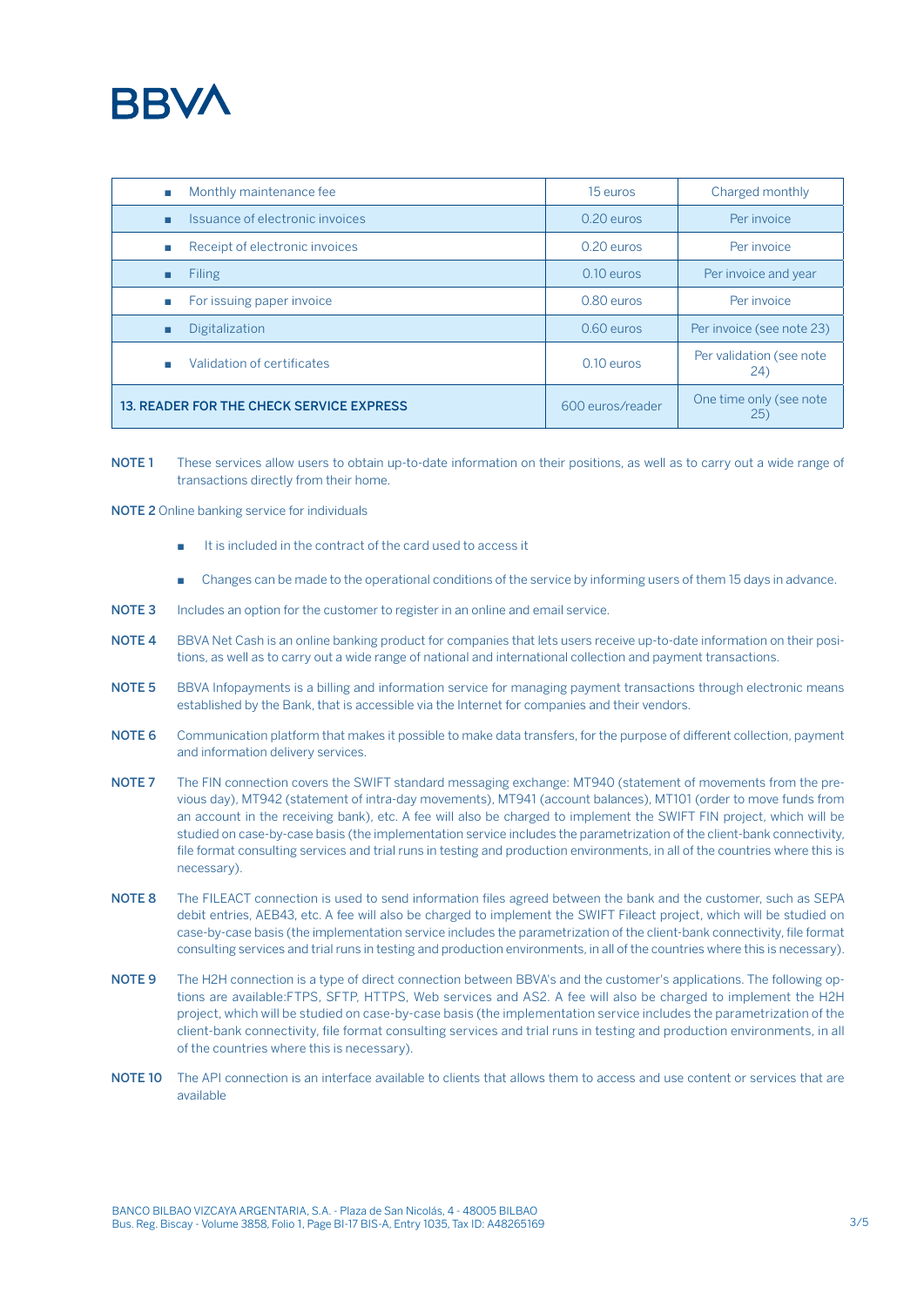

NOTE 11 This intermediation service between Reuters and the final recipient includes:

- Display of prices of domestic financial instruments for personal investors.
- Historical graphic display of the evolution of these prices.
- Display of news in the domestic language and an international news supplement.
- Personal portfolio management tool.
- This service is also integrated into the features provided by BBVANet Plus.
- NOTE 12 Service accessible to users of the Digital Satellite Television platforms. Transactions are carried out using the same BBVAnet security codes and under the same contractual conditions as BBVAnet.
- NOTE 13 Service for commercial companies to connect to a Virtual Shop and to place their store logo in a virtual shopping center on the Internet.
- NOTE 14 Special software for personal computers that makes it possible to operate POS terminals over Internet networks. If the customer needs any equipment (modems, etc.), it will be provided for the corresponding fee from the supplier, which the customer must pay.
	- The customer has to sign a contract to allow purchases with cards in the store, subject to the fees of this service.
- NOTE 15 Service to access banking operations via GSM mobile phone with different protocols (SMS, WAP, etc.)
- NOTE 16 As per the contract associated with the card system or other telematics systems.
- NOTE 17 Purchase transactions include both in-person and reference transactions. Balance and latest transactions queries. Service operations include the change of NIP, language configuration, default payment method settings, additional SMS settings and queries of the payment methods portfolio. This section will include any other operations that may be incorporated into this product in the future.
- NOTE 18 Issuance of digital identification certificate based on advanced electronic signature systems through smart cards (which work with readers) or other media - to authenticate the subscriber's electronic communications.
- NOTE 19 Validation of digital certificates issued by entities.
- NOTE 20 Bank-customer communication service where, via SMS messages to their cell phone, the Bank informs users of this service of their balance, operations and movements. It also includes sending an SMS to the authorized user of Online Banking, BBVA Net Cash, to facilitate the process of authenticating the transaction signature or validation in the user circuit.
- NOTE 21 Customer-bank telephone communication service through which customers can place orders involving securities and consult them.
- NOTE 22 This service allows customers to withdraw cash at ATMs without physical cards by using a one-time security code that the customer requests after identifying him/herself.
- NOTE 23 This service can be used to manage electronic invoices: issuance, storage, status and validation of invoices.
- NOTE 24 Factura Integral BBVA offers a complete model for managing invoices electronically. A receiving customer who signs up for the service will gradually migrate from paper to electronic format. As a result, this customer will receive some of their invoices electronically and some on paper. To provide a comprehensive solution to the Client, we offer to certifiably digitize these documents, making them easier to store electronically, while remaining fully valid for tax and legal purposes. The solution involves scanning and converting invoices into a file using software approved by the Tax Agency (AEAT). As with electronic invoices, the customer will be able to view and retrieve the digitized invoices quickly, and can integrate them into its internal management systems for accounting and payment purposes.